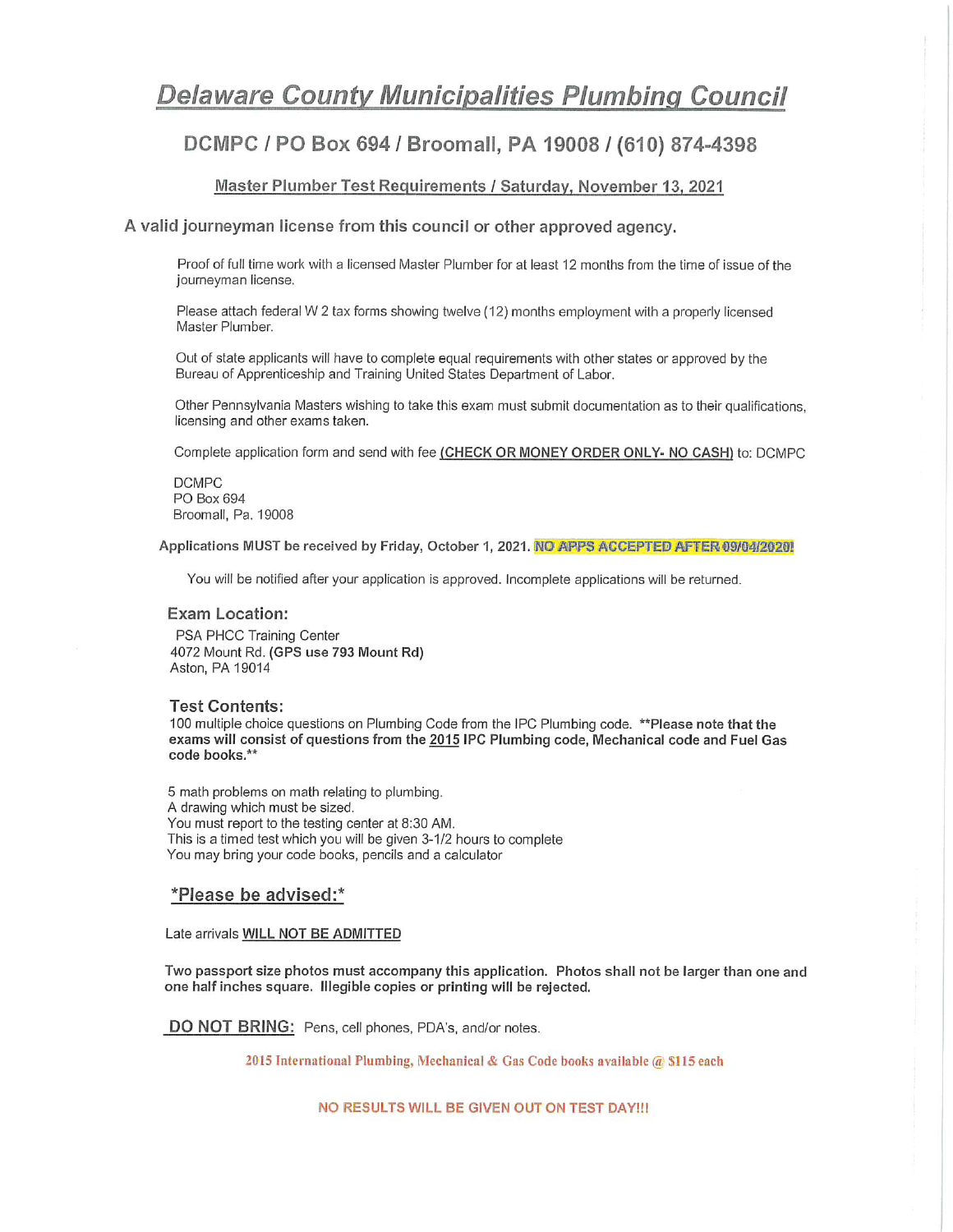# **Delaware County Municipalities Plumbing Council**

### DCMPC / PO Box 694 / Broomall, PA 19008 / (610) 874-4398

|  |  | <b>Exam Date: May 21, 2022</b> |  |
|--|--|--------------------------------|--|
|--|--|--------------------------------|--|

| Application for:       | Master Plumber Examination (\$300.00)         |                                        |                      |
|------------------------|-----------------------------------------------|----------------------------------------|----------------------|
|                        | Journeyman Plumber Examination (\$225.00)     |                                        |                      |
| (Print in ink or type) |                                               |                                        |                      |
|                        |                                               |                                        |                      |
|                        | <b>Last Name</b>                              | <b>First</b>                           | <b>Middle</b>        |
|                        |                                               |                                        |                      |
|                        | <b>Street</b>                                 | City                                   | <b>State</b>         |
| <b>Zip Code</b>        | <b>Apt. Number</b>                            | County                                 | <b>Date of Birth</b> |
|                        |                                               |                                        |                      |
|                        | <b>Social Security Number</b>                 | <b>Home Phone Number</b>               |                      |
|                        | Do you hold a current Plumbing License? LJ No | $\Box$ Apprentice<br>$\Box$ Journeyman | Master               |

Education: (please include all schools attended. Use additional paper. Attach diplomas)

| Name and Location of<br><b>School</b> | To | <b>Years Attended</b><br>From | <b>Date</b><br>Graduated | <b>Course</b> | Degree or<br>Certificate<br><b>Received</b> |
|---------------------------------------|----|-------------------------------|--------------------------|---------------|---------------------------------------------|
|                                       |    |                               |                          |               |                                             |
|                                       |    |                               |                          |               |                                             |
|                                       |    |                               |                          |               |                                             |
|                                       |    |                               |                          |               |                                             |

|         | For whom did you serve your apprenticeship? |          | (use additional paper if necessary) |      |    |
|---------|---------------------------------------------|----------|-------------------------------------|------|----|
| Company | <b>Current Address</b>                      | Zip Code | <b>Phone</b>                        | From | Гο |
|         |                                             |          |                                     |      |    |
|         |                                             |          |                                     |      |    |
|         |                                             |          |                                     |      |    |
|         |                                             |          |                                     |      |    |
|         |                                             |          |                                     |      |    |

| For whom have you been employed as a Journeyman Plumber? (use additional paper if necessary) |                        |                 |              |      |  |
|----------------------------------------------------------------------------------------------|------------------------|-----------------|--------------|------|--|
| Companv                                                                                      | <b>Current Address</b> | <b>Zip Code</b> | <b>Phone</b> | From |  |
|                                                                                              |                        |                 |              |      |  |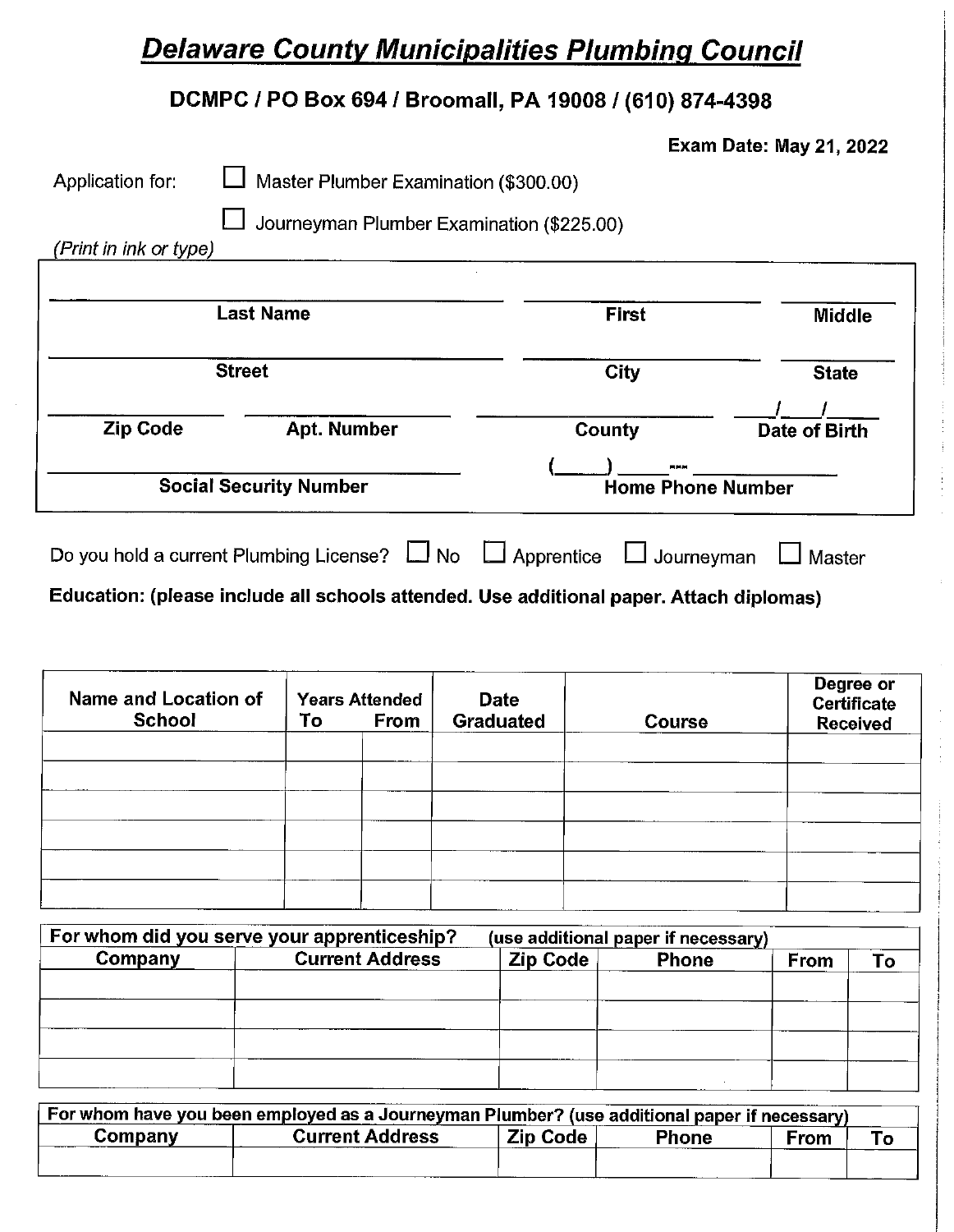|         | ----  |            |
|---------|-------|------------|
|         |       |            |
|         |       |            |
|         |       |            |
|         |       |            |
| _______ |       |            |
|         |       |            |
|         |       |            |
|         |       |            |
| _______ | _____ | ---<br>___ |
|         |       |            |
|         |       |            |
|         |       |            |
|         |       |            |

| What Municipalities are you licensed in? |                        | (use additional paper if necessary) |                  |                    |
|------------------------------------------|------------------------|-------------------------------------|------------------|--------------------|
| <b>Municipality</b>                      | <b>Type of License</b> | <b>Test Date</b>                    | <b>Practical</b> | <b>Theoretical</b> |
|                                          |                        |                                     |                  |                    |
|                                          |                        |                                     |                  |                    |
|                                          |                        |                                     |                  |                    |
|                                          |                        |                                     |                  |                    |

| For whom are you currently employed?         |         |                |             |  |  |
|----------------------------------------------|---------|----------------|-------------|--|--|
| Name:                                        |         |                |             |  |  |
| <b>Current Address:</b>                      |         |                |             |  |  |
| <b>Zip Code:</b>                             | Phone ( | $\blacksquare$ | Date Hired: |  |  |
| <b>Employer's Tax Identification Number:</b> |         |                |             |  |  |
| <b>Employer's Signature:</b>                 |         |                |             |  |  |

| Signature of Co-Sponsor 1 (One sponsor <i>must</i> be licensed through the DCMPC) DCMPC License No. |                   |
|-----------------------------------------------------------------------------------------------------|-------------------|
|                                                                                                     |                   |
| Print name of Co-Sponsor 1<br><b>Current Address:</b>                                               | Current Phone No. |

| Signature of Co-Sponsor 2 (One sponsor <i>must</i> be licensed through the DCMPC)   DCMPC License No. |                   |
|-------------------------------------------------------------------------------------------------------|-------------------|
| Print name of Co-Sponsor 2<br><b>Current Address:</b>                                                 | Current Phone No. |

The application fee is \$300.00 for Masters and \$225.00 for Journeyman. Only checks or money orders, payable to The Delaware County Municipalities Plumbing Council, will be accepted. The application must be completed, and the work experience certifications furnished to be accepted.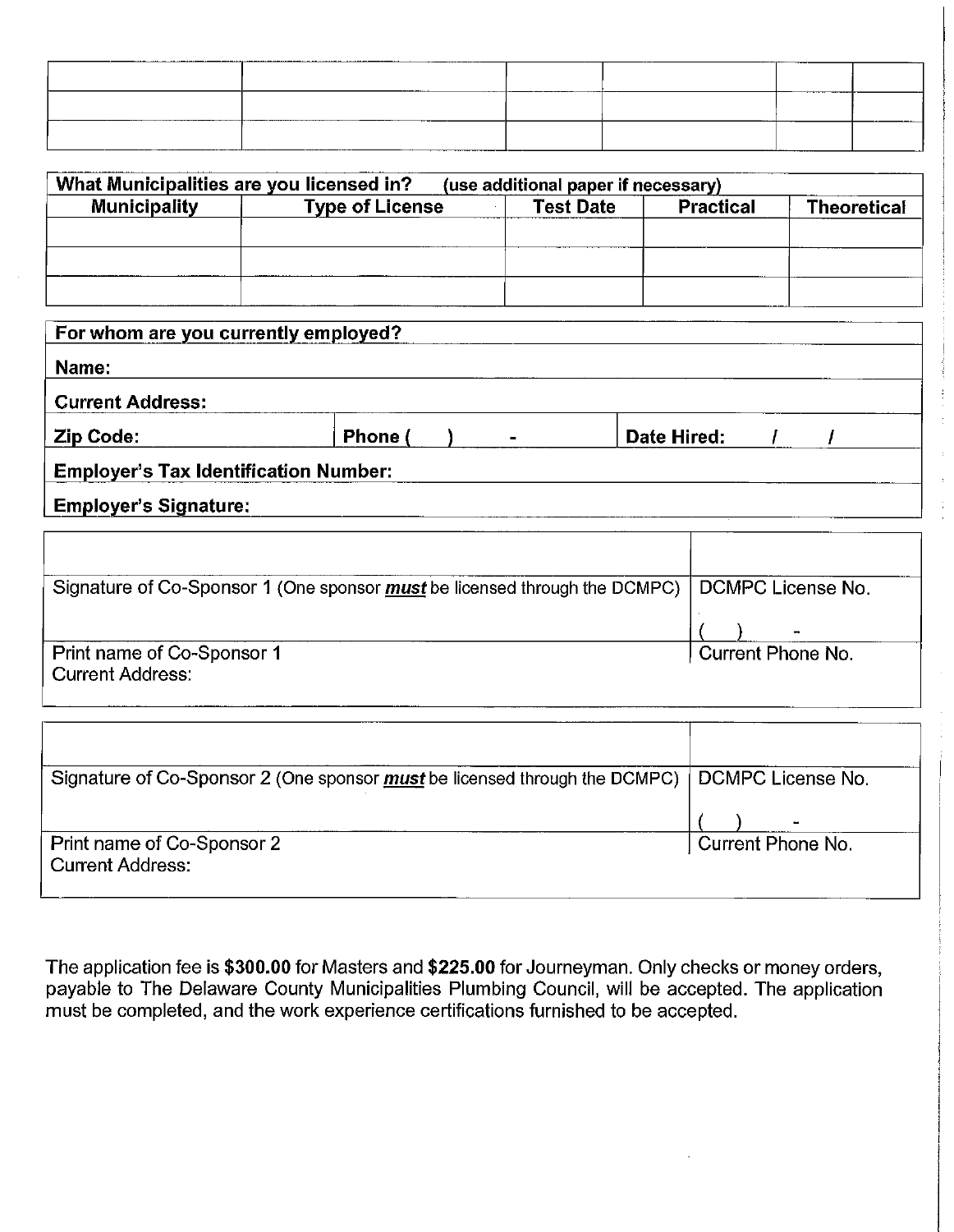### This affidavit is to be executed by the applicant before a notary public:

applicant and that all information provided in connection with this application is true and correct to the best of my knowledge and belief. I understand that any omissions, inaccuracies or failure to make fill disclosures may be deemed sufficient to deny a license or suspend or revoke a license issued by The Delaware County Municipalities Plumbing Council.

|                                                                                                                                                                                                                                     | Affix                        |                                           |  |
|-------------------------------------------------------------------------------------------------------------------------------------------------------------------------------------------------------------------------------------|------------------------------|-------------------------------------------|--|
| Sworn and subscribed to before me this _____ day of _____________________________                                                                                                                                                   | Seal                         |                                           |  |
|                                                                                                                                                                                                                                     |                              |                                           |  |
| Name of Notary Public <u>Communications</u> and Contract Contract Contract Contract Contract Contract Contract Contract Contract Contract Contract Contract Contract Contract Contract Contract Contract Contract Contract Contract |                              |                                           |  |
|                                                                                                                                                                                                                                     |                              |                                           |  |
|                                                                                                                                                                                                                                     |                              |                                           |  |
| Weight:                                                                                                                                                                                                                             |                              |                                           |  |
| Hair Color: __________________________________                                                                                                                                                                                      |                              |                                           |  |
|                                                                                                                                                                                                                                     |                              |                                           |  |
|                                                                                                                                                                                                                                     |                              |                                           |  |
|                                                                                                                                                                                                                                     |                              | Zip Code: ___________                     |  |
|                                                                                                                                                                                                                                     |                              |                                           |  |
|                                                                                                                                                                                                                                     | Do not write below this line |                                           |  |
|                                                                                                                                                                                                                                     |                              |                                           |  |
| Received Check No. ___________                                                                                                                                                                                                      | by $\overline{\phantom{a}}$  | Amount \$                                 |  |
|                                                                                                                                                                                                                                     |                              | Test: $\bigsqcup$ Passed<br><b>Failed</b> |  |
| License Number ____________________________                                                                                                                                                                                         |                              |                                           |  |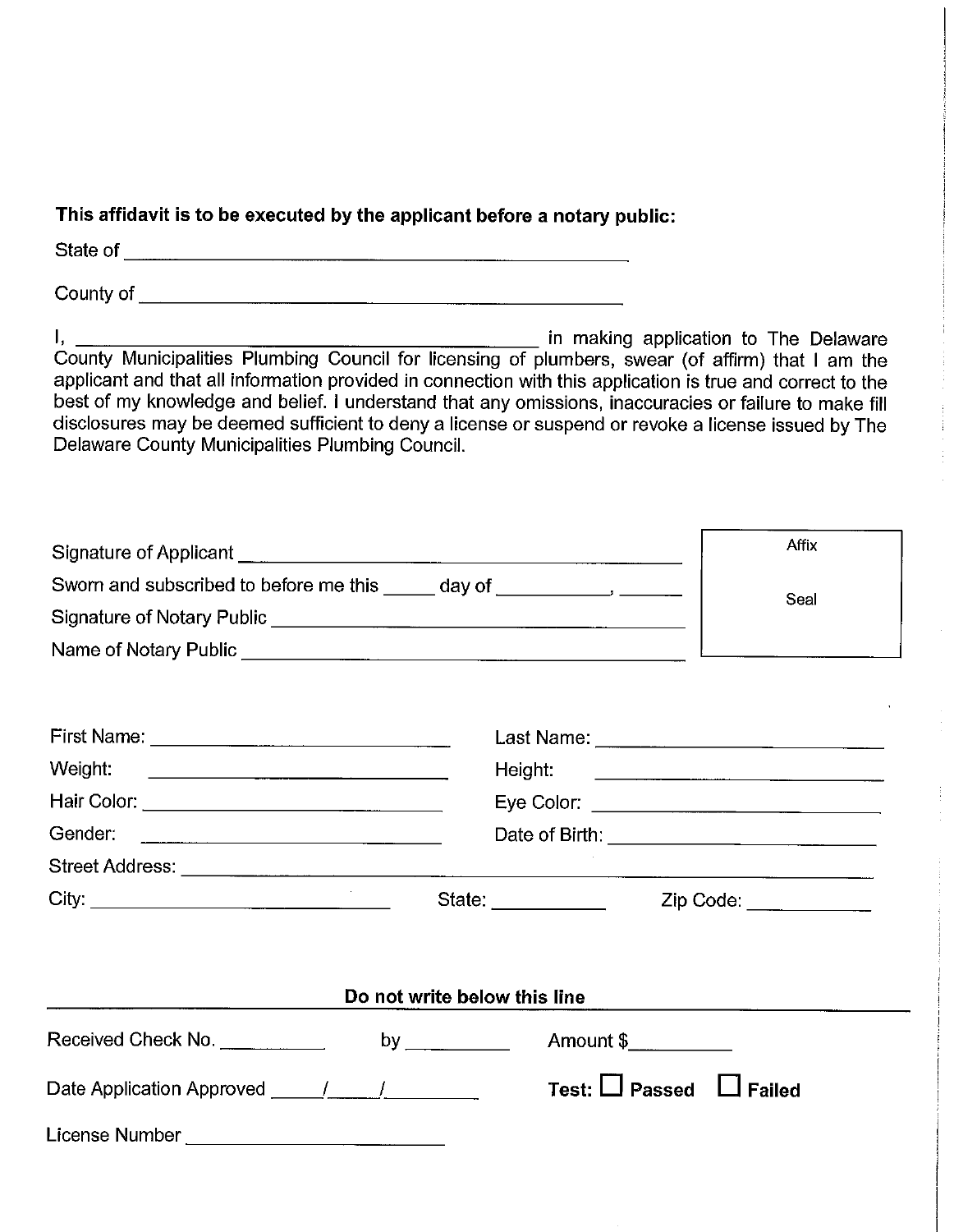

Training Center 4072 Mount Rd Aston, PA 19014 (P) 484-574-0716 (F) 610-514-5777 psaphcc@gmail.com www.psaphcc.com



| PLUMBING CODE REVIEW for the                                                 |
|------------------------------------------------------------------------------|
| Master & Journeyman Plumbing Exam                                            |
| Class Dates: Monday 3/21, 3/28, 4/4, 4/11, 4/18, 4/25 & 5/2, 2022            |
| PSA PHCC Training Center - 6:30 - 9:30 PM                                    |
| <b>4072 Mount Rd.</b>                                                        |
| <b>Aston, PA 19014</b>                                                       |
| <b>PHCC Members \$599 Non-Members \$749</b>                                  |
| Available: 2015 IPC, IMC & IFC Code Book \$115 each                          |
| Contact: Mike McGraw @ 484-574-0716                                          |
| Pre-registration and pre-payment required. (non-refundable)                  |
| Journeyman & Master Test Date: Saturday, May 21, 2022                        |
| ** Download application at psaphcc.com**                                     |
| ** Test Application must be received no later than Friday, April 15, 2022 ** |
| PLEASE PRINT (LEGIBLY)                                                       |
|                                                                              |
|                                                                              |
|                                                                              |
|                                                                              |
|                                                                              |
| Payment Method: Check ___ Visa ___ MC ___ Amex ___                           |
|                                                                              |
|                                                                              |
|                                                                              |
|                                                                              |
|                                                                              |
|                                                                              |
| Make abooks noveble to: BCA BLICC Caheel and meil to address theme           |

Make checks payable to: PSA PHCC School and mail to address above Fax: 610-514-5777 / Email: psaphcc@gmail.com

PSA PHCC APPRENTICESHIP SCHOOL MISSION STATEMENT: PSA PHCC is dedicated to the promotion, advancement, education and training of the industry for the protection of our environment & health, safety & comfort of society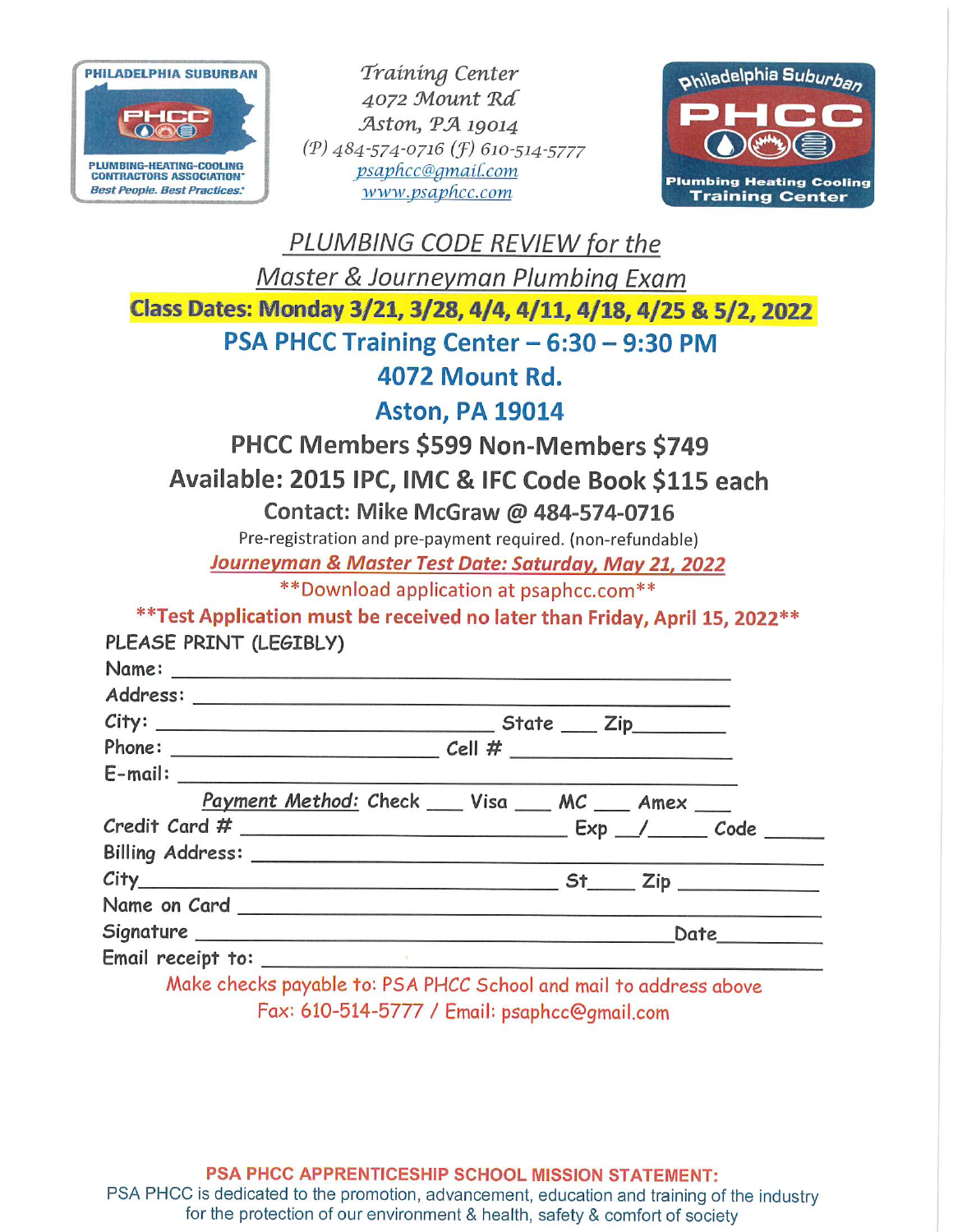

*Training Center 4072 !Mount 'Ra .'Aston, P ..'A. 19014 (P) 484-574-0716 (F) 610-514-5777 psqpfrcc<w9ma i[conr www.psqpficc.com* 



## **Math Class Preparation for Master's Test**  By **PSA PHCC Instructor Russ Super**

When: Tuesday May 10<sup>th</sup> & Tuesday May 17<sup>th</sup> 2022

**Place:** PSA PHCC Training Center 4072 Mount Rd. Aston, PA 19014

**Time:** 6:30 PM - 9:30 PM

**Cost:** PHCC Members \$199.00 Nonmembers \$249.00 Payment in Full due by registration deadline

**Registration Deadline:** Friday May 6, 2022.

Call Mike McGraw at 484-574-0716

**Payment Method**  Check Visa MC Amex

| Name:                    | Company:                   |  |  |
|--------------------------|----------------------------|--|--|
| Address:                 | <b>Zip Code:</b><br>State: |  |  |
| E-mail:                  | Phone:                     |  |  |
| Credit Card #            | 3 digit code<br><b>Exp</b> |  |  |
| Name on Card:            |                            |  |  |
| Signature:               | Date:                      |  |  |
| <b>Email Receipt to:</b> |                            |  |  |

**Mail completed form to:** PSA PHCC Training Center/ 4072 Mount Rd./ Aston, PA 19014 Fax **completed form to:** Mike McGraw - 610-514-5777 **E-Mail completed form to:** psaphcc@!!mail.com

**PSA PHCC APPRENTICESHIP SCHOOL MISSION STATEMENT:** 

PSA PHCC is dedicated to the promotion, advancement, education and training of the industry for the protection of our environment & health, safety & comfort of society